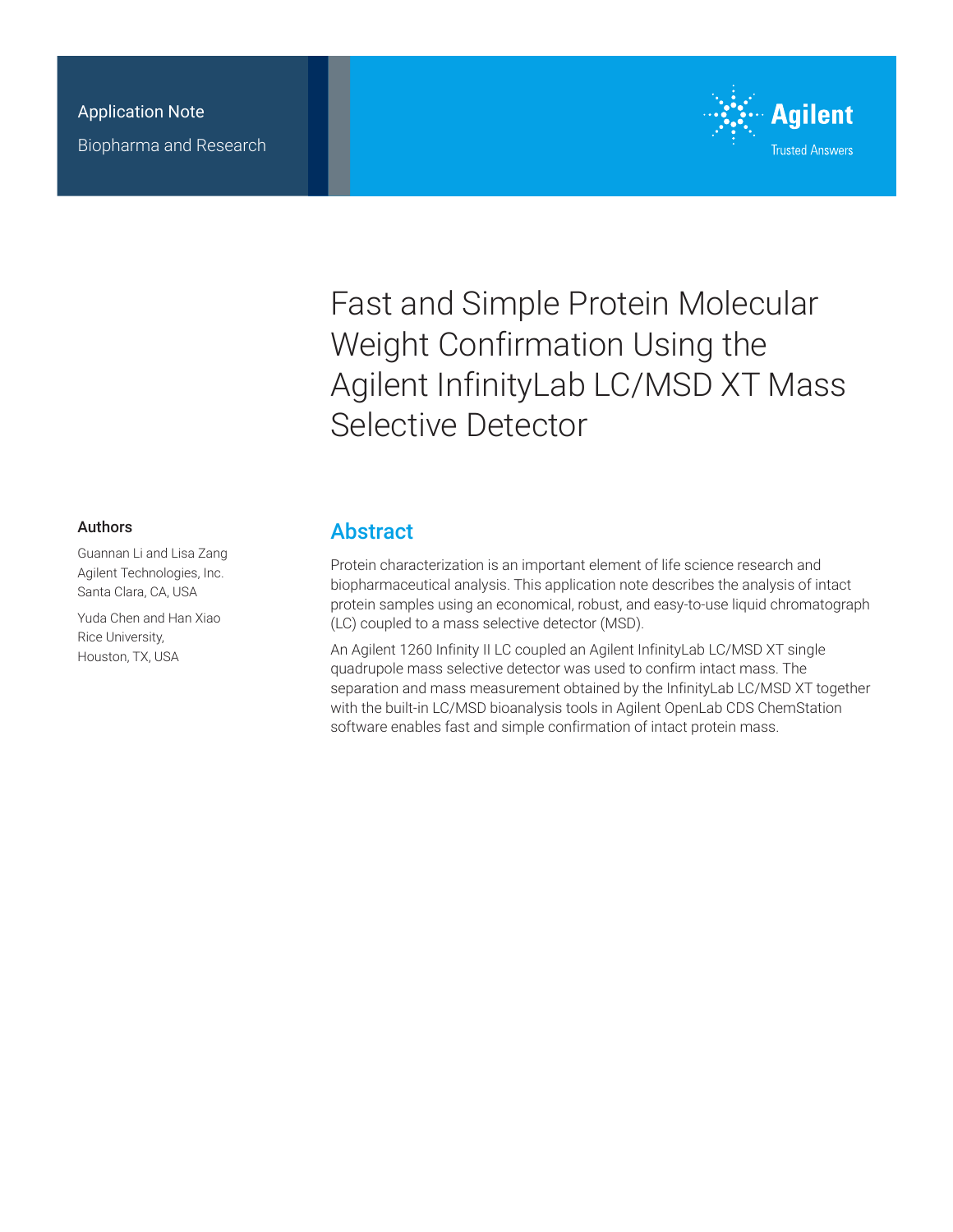## Introduction

Liquid chromatography/mass spectrometry (LC/MS) has been used widely for protein analysis. Quick protein molecular weight confirmation, impurity analysis, as well as identification of post translational modifications (PTMs), can be achieved using LC/MS. Single quadrupole mass spectrometry has commonly been adopted in the QC environment for its simple operation, low cost, and robustness.

For analysis of intact proteins by mass spectrometry, a wide mass range is required. Mass spectrometers measure the mass-to-charge ratio (*m/z*) of protein samples. Therefore, the particular *m/z* required depends on both the molecular weight of the protein of interest, as well as the charge that the protein carries. The lower the charge, the higher the *m/z* that is measured. Further, the mass detector measures a distribution of charge states in the mass spectrum. This charge-state envelope is mathematically transformed to the molecular weight of the compound. This data transformation is called deconvolution.

The InfinityLab LC/MSD XT is ideally suited for protein analysis due to its wide mass range (2 to 3000 *m/z*), robustness, and stability. In this work, LC/MSD XT was used with an electrospray ionization source for protein analysis.

# **Experimental**

#### Instrumentation

The analysis of two protein samples were carried out on an Agilent 1260 Infinity II LC with the Agilent InfinityLab LC/MSD XT single quadrupole-based system comprising the following modules:

- Agilent 1260 Infinity II quaternary pump (G7111B)
- Agilent 1260 Infinity II vial sampler with sampler cooler and integrated column compartment (G7129A)
- Agilent InfinityLab LC/MSD XT (G6135BA)
- Bioanalysis software (M8363AA)

#### Mass detection

To confirm protein molecular weights between 15 and 30 kDa of intact proteins, an LC/MS method with a mass range setting of 600 to 2,000 *m/z* was used in this experiment. The full molecular weight range of the InfinityLab LC/MSD XT (3,000 *m/z*) can be used for larger proteins.

#### **Software**

Agilent OpenLab CDS ChemStation Edition for LC and LC/MSD XT system with Bioanalysis software package, Rev. C.01.07 SR4

#### Column

Agilent PLRP-S 1000 Å, 2.1 × 50 mm, 5 µm (p/n PL1912-1502)

#### Chemicals

LC/MS grade acetonitrile and formic acid were purchased from Sigma-Aldrich (St. Louis, Missouri). Water was obtained from a Milli-Q system (Millipore, Bedford, MA).

#### Sample preparation

Wild-type ketoisomerase with C-terminal His-tag (wt ketoisomerase) and wild-type superfolding green florescent protein with C-terminal His-tag (wt GFP) were purified on Ni-NTA resin. Two microliters of wt ketoisomerase were injected at 200 µg/mL, and 2 µL of wt GFP at 70 µg/mL in 10 mM PBS buffer (pH 7.4).

|  | <b>Table 1.</b> Chromatographic and MS conditions. |  |  |
|--|----------------------------------------------------|--|--|
|--|----------------------------------------------------|--|--|

| Agilent 1260 Infinity II LC   |                                                                              |  |  |
|-------------------------------|------------------------------------------------------------------------------|--|--|
| Mobile phase A                | 0.1% Formic acid in water                                                    |  |  |
| Mobile phase B                | 0.1% Formic acid in<br>acetonitrile                                          |  |  |
| Flow rate                     | $0.5$ mL/min                                                                 |  |  |
| Gradient                      | 0 minutes 10% B<br>0.1 minutes 15% B<br>4.5 minutes 55% B<br>5 minutes 10% B |  |  |
| Stop time                     | 6.5 minutes                                                                  |  |  |
| Column temperature            | 80 °C                                                                        |  |  |
| Agilent InfinityLab LC/MSD XT |                                                                              |  |  |
| Data storage                  | Full, profile mode                                                           |  |  |
| Ion mode                      | Positive, ESI                                                                |  |  |
| Scan range                    | m/z 600 to 2,000                                                             |  |  |
| Fragmentor                    | 150 V                                                                        |  |  |
| <b>Gain FMV</b>               | 1                                                                            |  |  |
| Threshold                     | 0                                                                            |  |  |
| Drying gas temperature        | 350 °C                                                                       |  |  |
| Drying gas flow               | 12.0 L/min                                                                   |  |  |
| Nebulizer pressure            | 45 psig                                                                      |  |  |
| VCap (Positive)               | 3.500 V                                                                      |  |  |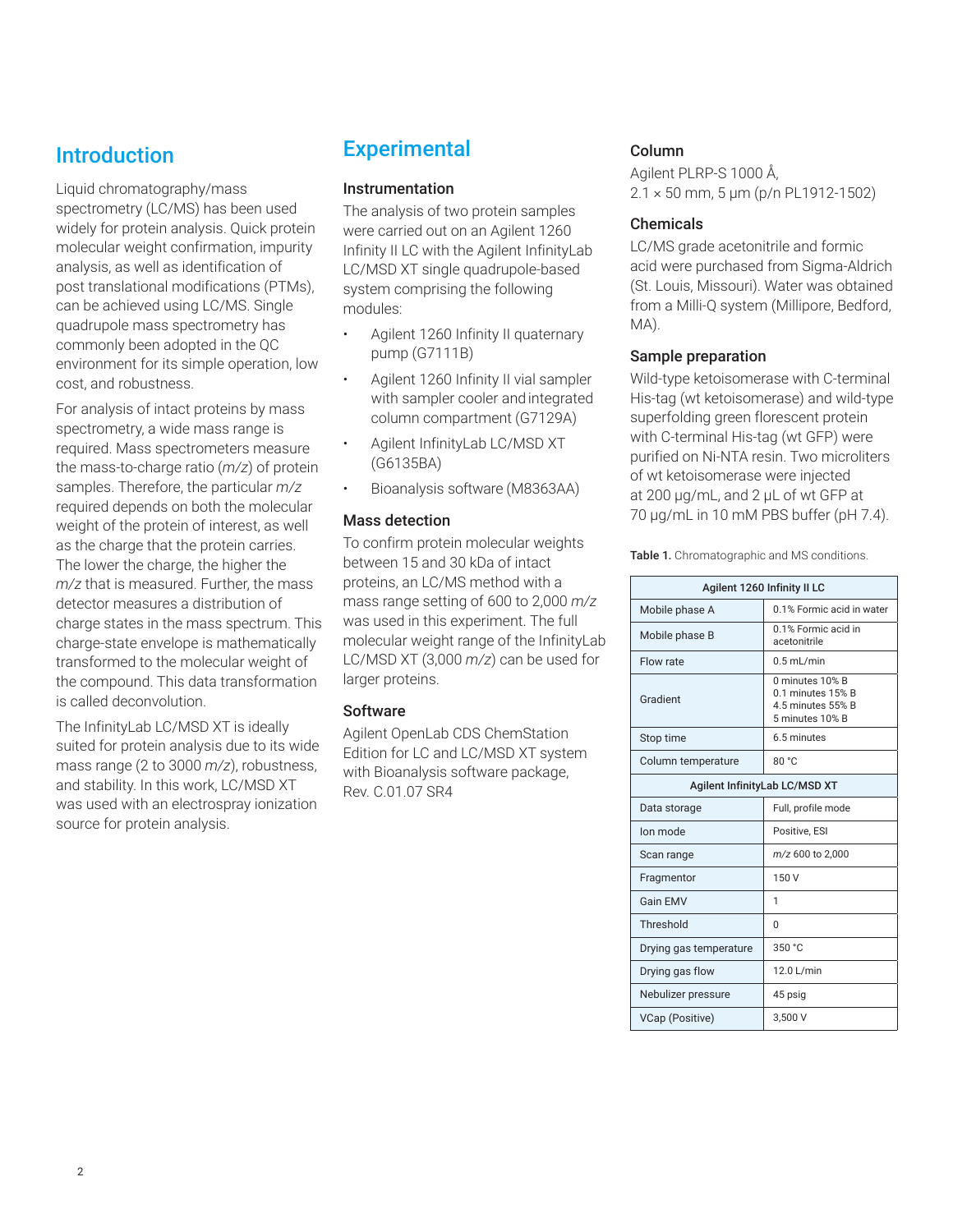### Results and discussion

The LC separation of wt ketoisomerase gives two peaks: a major peak at 4.18 minutes and a smaller peak at 4.51 minutes (Figure 1A). The mass spectrum of the major peak (Figure 1B) is deconvoluted using the built-in deconvolution tool, and gives the deconvoluted spectrum (Figure 1D). The ion sets used to generate the deconvoluted spectrum is also provided by the software (Figure 1C). The deconvoluted mass of wt ketoisomerase is 15,980 Da, and matches the expected molecular weight (MW). The peak at 4.51 minutes is also analyzed, and the deconvoluted mass is 31,957 Da. This second peak appears to be the dimer of the protein. These results show that LC separation followed by mass selective detection provides valuable information about the sample composition. This approach can be used to assess impurities in protein samples as well.

Only one peak at 3.59 minutes is observed in the wt GFP sample (Figure 2A). The apex mass spectrum of the peak and the deconvoluted spectrum are shown in Figures 2B and 2C. The deconvoluted mass matches the expected MW (27,597 Da). A common loss of the first methionine, cyclization and oxidation can occur during expression and fluorophore core formation, which leads to a loss of 151 Da, and results in the expected molecular weight.

These data demonstrate that the GFP sample is of uniform composition.



Figure 1. LC/MS mass analysis of wt ketoisomerase. A) LC separation of wt ketoisomerase showing two peaks. B) Mass spectrum of major peak (4.18 minutes). C) Ion sets used to generate the deconvoluted mass spectrum. D) Deconvoluted mass spectrum measuring 15,980 Da ketoisomerase matches with the expected mass.